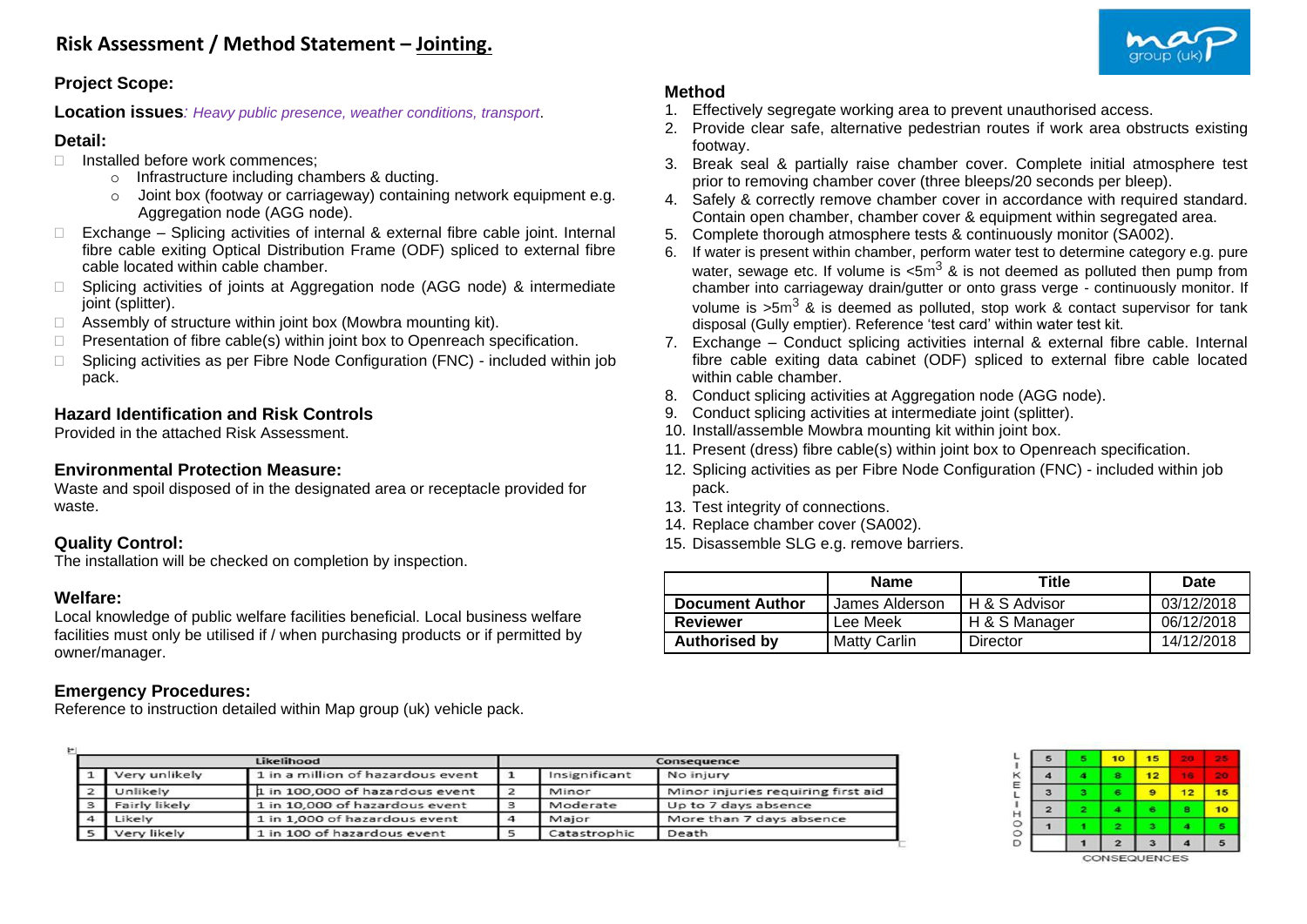|         | <b>Location / Activity</b> | ∣➤                | Who might be harmed,    | <b>Controls</b> | <b>Risk Rating</b> |  |
|---------|----------------------------|-------------------|-------------------------|-----------------|--------------------|--|
| $\circ$ | <b>Hazard</b>              | $\bullet \bullet$ | The Hazardous Event     |                 |                    |  |
|         |                            |                   | <b>The Consequences</b> |                 |                    |  |

| $\circ$                 | Carriageway /<br>removing equipment<br>from vehicle.<br>Traffic                  | $\blacktriangleright$<br>❖              | Technician(s).<br>Impact from passing vehicle.<br>Catastrophic.                          | 1.<br>2.             | Vehicle to be parked with side door (access to cargo hold) adjacent to the<br>footway.<br>Mandatory high-visibility clothing to be worn at all times.                                                                                                                                                                                                                                                   | 1              | 5              | 5              |
|-------------------------|----------------------------------------------------------------------------------|-----------------------------------------|------------------------------------------------------------------------------------------|----------------------|---------------------------------------------------------------------------------------------------------------------------------------------------------------------------------------------------------------------------------------------------------------------------------------------------------------------------------------------------------------------------------------------------------|----------------|----------------|----------------|
| $\mathbf{L}$<br>$\circ$ | Lifting operations e.g.<br>carrying equipment /<br>tooling.<br>Manual handling   | $\blacktriangleright$<br>❖              | Technician(s).<br>Inappropriate manual handling.<br>Major musculoskeletal injury.        | 1.<br>2.<br>3.       | Manual handling training provided (induction).<br>TBT on manual handling provided at 1-year intervals.<br>Regular refresher training at 3 yearly intervals.                                                                                                                                                                                                                                             | $\overline{2}$ | 4              | 8              |
| $\circ$                 | Exchange.<br>Optical systems /<br>Lasers.                                        | $\blacktriangleright$<br>❖              | Technician(s).<br>Invisible laser radiation.<br>Major Injury.                            | 1.<br>2.<br>3.       | Training provided on fibre splicing activities/awareness (technician assessments).<br>Laser rated equipment provided e.g. eye shields.<br>Regular refresher training at 3 yearly intervals.                                                                                                                                                                                                             | $\overline{2}$ | 4              | 8              |
| $\circ$                 | Spicing activities.<br>Fibre optic shards<br>(glass).                            | $\blacktriangleright$<br>❖              | Technician(s).<br>Contact with shards (eyes/skin)<br>Major injury.                       | 1.<br>3.<br>4.       | Training provided on fibre splicing activities/awareness (technician assessments).<br>PPE provided e.g. eye protection, hand protection (gloves).<br>Sharps receptacle provided.<br>Regular refresher training at 3 yearly intervals.                                                                                                                                                                   | $\mathbf{1}$   | 4              |                |
| $\circ$                 | Accessing / working on $\triangleright$<br>underground services.<br>Electricity. | ❖                                       | Technician(s).<br>Contact with live conductors.<br>Catastrophic.                         | $\mathbf{1}$ .<br>2. | Approved / Insulated tooling.<br>Voltage detection equipment (pen) provided.                                                                                                                                                                                                                                                                                                                            | 1              | 5              | 5              |
| $\circ$                 | Accessing / working on<br>underground services.<br>Gas.                          | $\blacktriangleright$<br>$\bullet$<br>❖ | Technician(s).<br>Explosive atmosphere.<br>Oxygen deficient atmosphere.<br>Catastrophic. | 1.<br>2.<br>3.       | Calibrated Gas Detection Unit (GDU) provided.<br>Gas testing / monitoring - GDU usage / training provided on induction & at regular<br>intervals - A9 assessment.<br>Utility provider contact number available within vehicle pack.                                                                                                                                                                     | $\overline{2}$ | 5              | 10             |
| $\circ$                 | Accessing / working on $\triangleright$<br>underground services.<br>Sharps.      | $\frac{1}{2}$                           | Technician(s).<br>Infection.<br>Major illness.                                           | 1.<br>2.<br>l3.      | Technician training on surveying area / needle stick injuries / discarded sharps /<br>disease & infection - provided on induction & technician assessments (SA002).<br>Sharps hotline number provided to technician on induction & at regular intervals<br>via TBT.<br>Regular refresher training on removal of chamber cover / surveying (sweep) work<br>area via TBT / practical assessments (SA002). | $\overline{2}$ | 4              | 8              |
| $\circ$                 | Accessing / working on<br>underground services.<br>Venomous insects.             | $\blacktriangleright$<br>❖              | Technician(s).<br>Stung / bitten by venomous insect.<br>Minor injury.                    | 1.<br>2.             | Training / instruction involving: Leaving undisturbed / gathering photographic<br>evidence (insect) / seeking medical advice.<br>Refresher training.                                                                                                                                                                                                                                                    | 1              | $\overline{2}$ | $\overline{2}$ |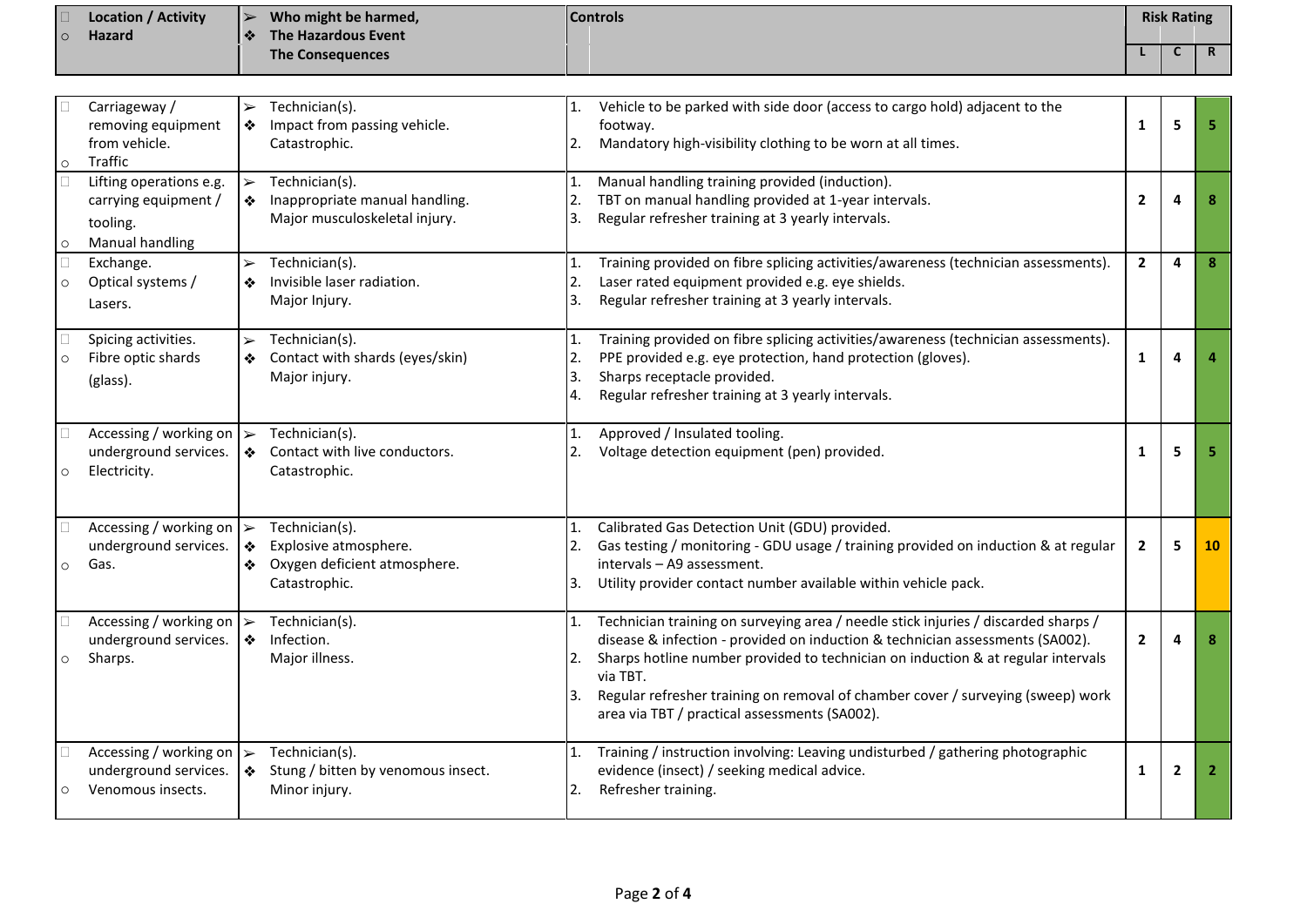|         | <b>Location / Activity</b> | Who might be harmed,<br>$\rightarrow$ | <b>Controls</b> | <b>Risk Rating</b> |  |
|---------|----------------------------|---------------------------------------|-----------------|--------------------|--|
| $\circ$ | Hazard                     | The Hazardous Event<br>$\mathbf{A}$   |                 |                    |  |
|         |                            | <b>The Consequences</b>               |                 |                    |  |

| $\circ$            | Accessing / working on $\triangleright$<br>underground services.<br>Rodents / Vermin.     |                                                     | Technician(s).<br>Infection.<br>Major Illness.                                                                                | 1.<br>3.                         | Leptospirosis awareness training included on induction & SA002 assessment.<br>Leptospirosis card issued on induction. Instructed that card must be carried at all<br>times.<br>TBT on disease /awareness provided at 1-year intervals.                                                                                                                                                                                                             | $\mathbf{1}$                              | 5      | 5        |
|--------------------|-------------------------------------------------------------------------------------------|-----------------------------------------------------|-------------------------------------------------------------------------------------------------------------------------------|----------------------------------|----------------------------------------------------------------------------------------------------------------------------------------------------------------------------------------------------------------------------------------------------------------------------------------------------------------------------------------------------------------------------------------------------------------------------------------------------|-------------------------------------------|--------|----------|
| $\circ$            | Accessing / working on<br>underground services.<br>Exposed chamber.                       | $\blacktriangleright$<br>$\blacktriangleright$<br>❖ | Technician(s).<br>General public.<br>Falling into chamber.<br>Major injury.                                                   | 1.<br>2.<br>3.<br>4.             | Training provided on safe removal of chamber cover / guarding exposed chamber.<br>Technician assessments on safety underground (SA002).<br>Gate guards / barriers provided.<br>Sandbags issued for adverse weather conditions i.e. wind.<br>Refresher training provided at regular intervals.                                                                                                                                                      | $\overline{2}$                            | 5      | 10       |
| $\circ$            | Accessing / working on $\ge$<br>underground services.<br>Silted / flooded<br>chamber.     | ❖                                                   | Technician(s).<br>Infection.<br>Major illness.                                                                                | 1.<br>2.<br>3.<br>4.<br>5.       | Training / instruction provided on safety underground assessment (SA002) i.e.<br>identification of pure & polluted water.<br>Instruction provided on removing excess water from chamber (SA002).<br>Water test kit provided.<br>If chamber is 'silted' then advised to inform supervisor & request civils cleanse.<br>If flooded & volume is $>5m^3$ & is deemed as polluted, stop work & contact<br>supervisor for tank disposal (Gully emptier). | $\mathbf{1}$                              | 4      | 4        |
| $\circ$            | Accessing / working on<br>underground services.<br>Lifting / removal of<br>chamber cover. | $\blacktriangleright$<br>❖                          | Technician(s).<br>Inappropriate manual handling.<br>Major musculoskeletal injury.<br>Major crush injury - foot / hand.        | 1.<br>2.<br>3.<br>4.<br>5.<br>6. | Manual handling training provided (induction).<br>Training provided on safe removal of chamber cover (induction). Technician<br>assessments on safety underground (SA002).<br>Correct chamber cover removal keys / associated equipment provided.<br>PPE provided e.g. steel toe capped footwear.<br>On site manual handling training.<br>Regular refresher training at 3 yearly intervals.                                                        | $\mathbf{2}$                              | 4      | 8        |
| $\circ$            | Accessing / working on $\triangleright$<br>underground services.<br>Cable.                | $\blacktriangleright$<br>❖                          | Technician(s).<br>General public.<br>Slip / trip / fall over cable.<br>Major injury.                                          | $\mathbf{1}$ .<br>2.<br>3.       | Retain cable within working area (K8).<br>SLG provided e.g. gate guards / barriers.<br>Regular refresher training at 3 yearly intervals.                                                                                                                                                                                                                                                                                                           | $\overline{\mathbf{2}}$                   | 4      | 8        |
| $\circ$<br>$\circ$ | Underground<br>Chamber / Confined<br>Space working<br>Gas<br>Unsecured chamber<br>ladders | $\blacktriangleright$<br>❖<br>❖<br>❖                | Technician<br>Explosive / oxygen deficient atmosphere<br>Falls from height<br>Drowning<br>Catastrophic<br>Catastrophic injury | 1.<br>2.<br>3.<br>4.<br>5.       | NC2 City & Guilds Medium/high risk confined space training<br>Refresher confined space training every 2 years<br>Correct confined space equipment available (tripod, winch, harness, escape set,<br>walkie talkies)<br>Calibrated GDU provided<br>Gas testing/GDU usage training provided in induction and at regular intervals.                                                                                                                   | $\overline{2}$<br>$\overline{\mathbf{3}}$ | 5<br>5 | 10<br>15 |
| $\circ$            | Flooding                                                                                  |                                                     | Catastrophic                                                                                                                  | 6.<br>7.                         | Utility provider phone number supplied to technician.<br>Permit to Work completed before all confined space work                                                                                                                                                                                                                                                                                                                                   | $\overline{2}$                            | 5      | 10       |